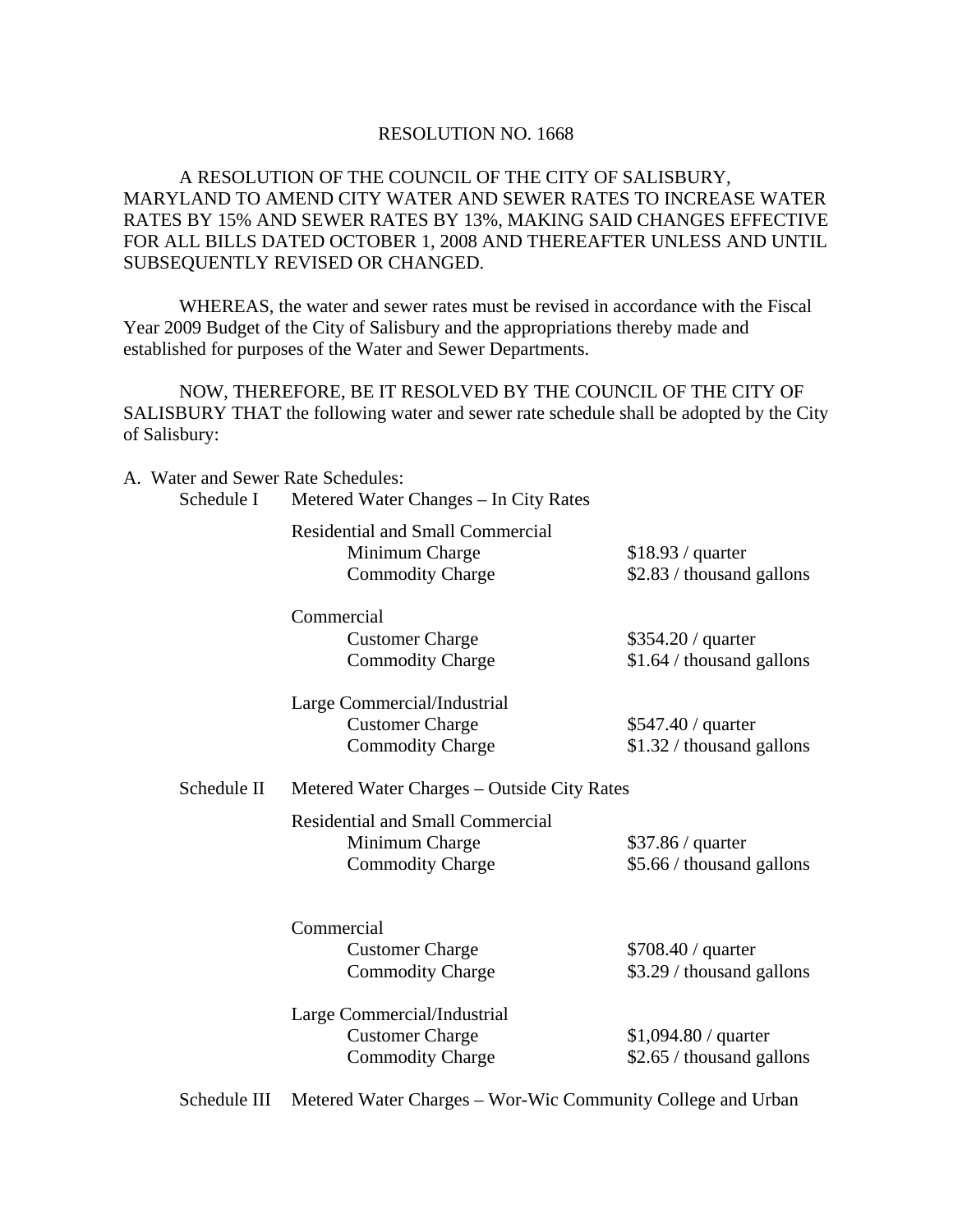|             | <b>Service District Rates</b>                                                        |                                                    |
|-------------|--------------------------------------------------------------------------------------|----------------------------------------------------|
|             | <b>Residential and Small Commercial</b><br>Minimum Charge<br><b>Commodity Charge</b> | \$28.39 / quarter<br>\$4.24 / thousand gallons     |
|             | Commercial<br><b>Customer Charge</b><br><b>Commodity Charge</b>                      | \$531.30 / quarter<br>\$2.47 / thousand gallons    |
|             | Large Commercial/Industrial<br><b>Customer Charge</b><br><b>Commodity Charge</b>     | $$821.10 /$ quarter<br>\$1.99 / thousand gallons   |
| Schedule IV | Sewer Charges – In City Rates                                                        |                                                    |
|             | <b>Residential and Small Commercial</b><br>Minimum Charge<br><b>Commodity Charge</b> | $$33.74 /$ quarter<br>\$5.06 / thousand gallons    |
|             | Commercial<br><b>Customer Charge</b><br><b>Commodity Charge</b>                      | \$637.32 / quarter<br>\$2.94 / thousand gallons    |
|             | Large Commercial/Industrial<br><b>Customer Charge</b><br><b>Commodity Charge</b>     | \$983.10 / quarter<br>\$2.36 / thousand gallons    |
| Schedule V  | Sewer Charges – Outside City Rates                                                   |                                                    |
|             | <b>Residential and Small Commercial</b><br>Minimum Charge<br><b>Commodity Charge</b> | \$67.48 / quarter<br>\$10.12 / thousand gallons    |
|             | Commercial<br><b>Customer Charge</b><br><b>Commodity Charge</b>                      | \$1,274.64 / quarter<br>\$5.88 / thousand gallons  |
|             | Large Commercial/Industrial<br><b>Customer Charge</b><br><b>Commodity Charge</b>     | $$1,966.20 /$ quarter<br>\$4.72 / thousand gallons |
| Schedule VI | Sewer Charges – Wor-Wic Community College and Urban Service<br><b>District Rates</b> |                                                    |
|             | <b>Residential and Small Commercial</b><br>Minimum Charge<br><b>Commodity Charge</b> | \$50.61 / quarter<br>\$7.59 / thousand gallons     |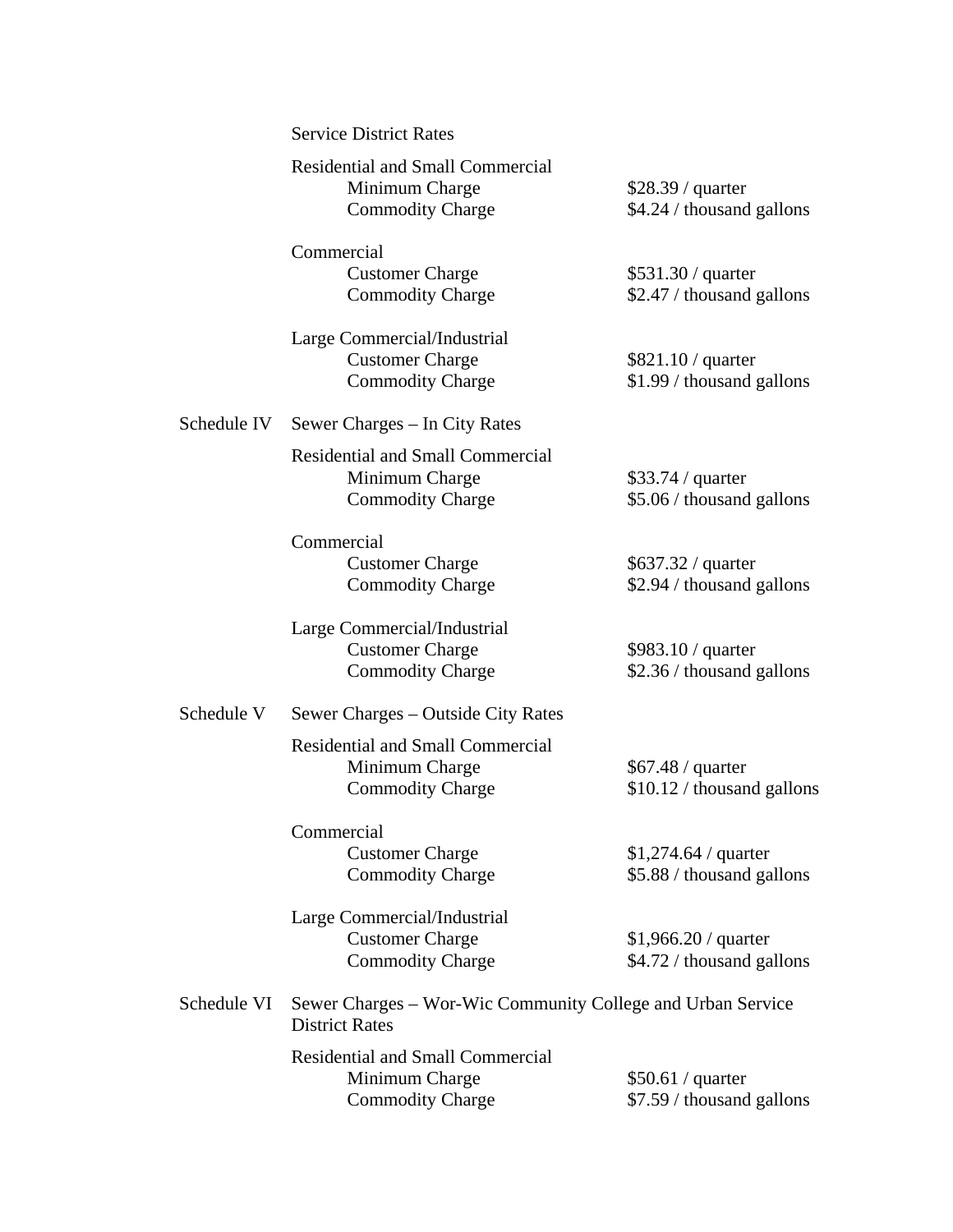| Commercial                  |                           |
|-----------------------------|---------------------------|
| <b>Customer Charge</b>      | \$955.98 / quarter        |
| <b>Commodity Charge</b>     | \$4.41 / thousand gallons |
| Large Commercial/Industrial |                           |
| <b>Customer Charge</b>      | $$1,474.65 /$ quarter     |
| <b>Commodity Charge</b>     | \$3.55 / thousand gallons |

## Schedule VII Sewer Charges – Sewer Only Customers

|      |                                     | Quarterly | Quarterly | Quarterly            |
|------|-------------------------------------|-----------|-----------|----------------------|
|      |                                     | In        | Outside   | Urban                |
|      |                                     | City      | City      | Service              |
| Rate | Number of fixtures                  | Rate      | Rate      | <b>District Rate</b> |
|      | One to two fixtures                 | \$43.90   | \$ 87.80  | \$65.86              |
| 2    | Three to five fixtures              | \$77.12   | \$154.25  | \$115.69             |
| 3    | Six to ten fixtures                 | \$115.49  | \$230.97  | \$173.23             |
| 4    | Eleven to fifteen fixtures          | \$153.85  | \$307.70  | \$230.78             |
| 5    | Sixteen to twenty fixtures          | \$192.21  | \$384.43  | \$288.32             |
|      | For every five fixtures over twenty | \$38.36   | \$76.73   | \$57.55              |

Schedule VIII Commercial and Industrial Activities

|                                      | Annual  | Annual    |
|--------------------------------------|---------|-----------|
|                                      | In City | Outside   |
|                                      | Rate    | City Rate |
| 1) For each fire service             | \$330   | \$660     |
| For each standby operational service | \$330   | \$660     |

### B. Definitions:

Residential and Small Commercial Customers – These customers have average water utilization of less than 300,000 gallons in a quarter.

Commercial Customers – These customers have average water utilization of 300,000 gallons to 600,000 gallons per quarter.

Large Commercial/Industrial – These customers have average water utilization over 600,000 gallons per quarter.

Average Water Utilization Per Quarter – This will be based on annual consumption divided by 4 to get average quarterly water utilization.

C. Calculation of Bills: